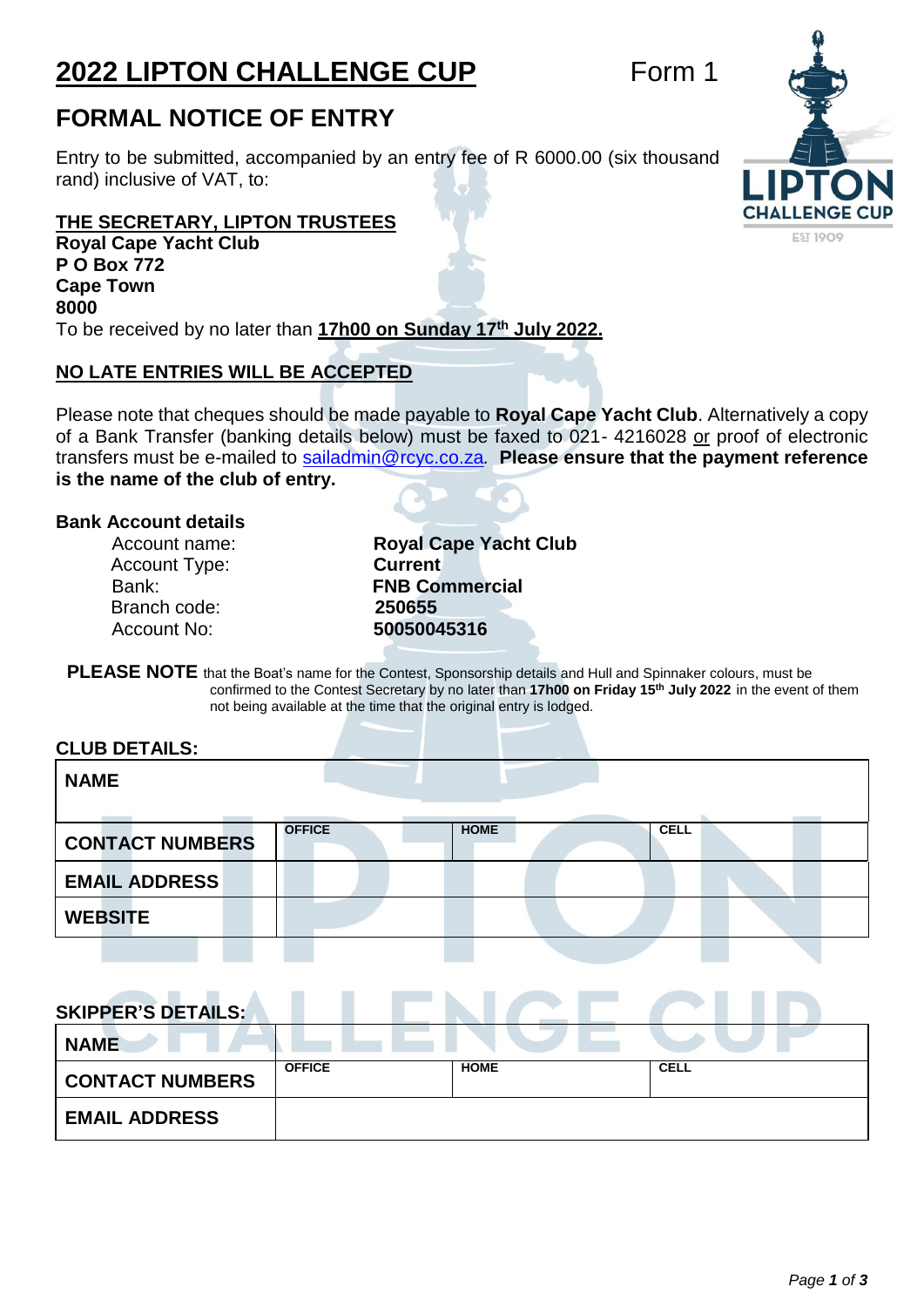# **TEAM MANAGER'S DETAILS:**

| I LAIII IIIAINVULI\ V DL I AILV.  |               |             |             |
|-----------------------------------|---------------|-------------|-------------|
| <b>NAME</b>                       |               |             |             |
| <b>CONTACT NUMBERS</b>            | <b>OFFICE</b> | <b>HOME</b> | <b>CELL</b> |
| <b>EMAIL ADDRESS</b>              |               |             |             |
|                                   |               |             |             |
| <b>BOAT PARTICULARS:</b>          |               |             |             |
|                                   |               |             |             |
| Sail Number                       |               |             |             |
| Class Measurement Certificate No. |               |             |             |
| Name of Owner                     |               |             |             |
| Registered Name of Yacht          |               |             |             |
| <b>Boat's Name for Contest</b>    |               |             |             |
| Name of Sponsor (if any)          |               |             |             |
| Hull Colour/s                     |               |             |             |
| Spinnaker Colour/s                | 1)            |             |             |
| Spinnaker Colour/s                | 2)            |             |             |

### **THIS ENTRY WILL NOT BE PROCESSED UNLESS A COPY OF THE ORC RATING CERTIFICATE, TOGETHER WITH A BRIEF CV OF THE SKIPPER AND HELMSMAN (WHERE APPLICABLE) ARE SUBMITTED.**

I hereby certify the accuracy of the details above and confirm that our entry will abide by the terms and conditions of the Notice of Contest, the Sailing Instructions and any amendments to them.

I confirm that the Skipper and Crew who will contest the Challenge are, or will be by close of registration, *bona fide* members of this club and are or will be paid up members of their National Authority.

## **DISCLAIMER OF LIABILITY**

### *(Clause 37 of the Notice of Contest and Sailing Instructions refers)*

Competitors participate in this Contest entirely at their own risk. Refer RRS 3, Decision to Race. The Organizing Authority including all persons, organizations and their agents concerned with the conduct of this Contest will not accept any liability for material damage or personal injury or death sustained in conjunction with or prior to, during, or after the *Contest, however arising.*

All competitors shall sign the Declaration acknowledging the disclaimer of liability which is included on the Crew List Form. In the event that the signatory of the Declaration is younger than 18 years of age it shall be counter-signed by *their parent or guardian.*

### **INSURANCE**

The Organizing Authority requires that each entry carries adequate insurance to the value of not less than R25m (twenty million five hundred thousand rand) to cover against any eventualities and in particular against Public Liability and Third Party claims.